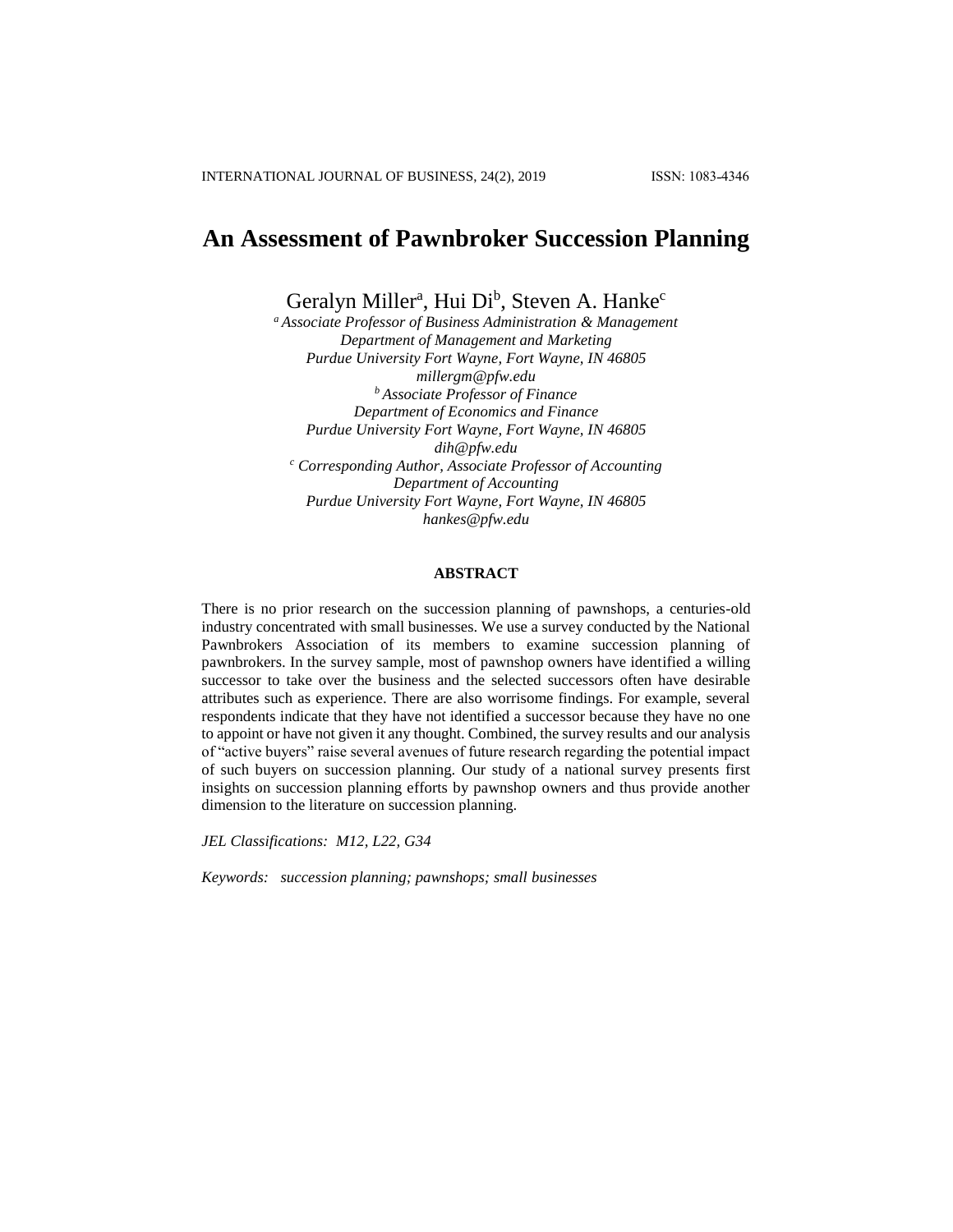#### **I. INTRODUCTION**

The most recent U.S. Census Bureau Data Web shows that there are approximately 10,000 pawnshops. The National Pawnbrokers Association (2018) states that 85% of existing pawnshops are independently owned. Combined, the industry statistics highlight the importance of succession planning to the survival of small businesses in this industry. Nonetheless, there is no prior research regarding pawnshop succession planning.<sup>1</sup> The current study takes the first step in filling this research void by surveying small business pawnshop owners about their succession planning. Specifically, we assess which factors identified in succession planning research are relevant for the pawnbroker industry and identify a potential reason why this process may be different for pawnshops relative to other small businesses.

It is very challenging to successfully sustain a family business through multiple generations. Ward (1997) finds that only 13% of family businesses make it to the third generation. Such low percentage may be due to the fact that succession planning is a time-consuming process, in which unknowns may negate even the best-developed plans. Even though there is no fail proof approach towards succession planning, Fee (2000) posits that effective long-term planning improves the likelihood of a successful succession. Consistent with the earlier study, Ip and Jacobs (2006) state that the act of talking about succession problems "may be half the battle." Churchill and Hatten (1987) propose that selecting a successor, providing training and development, and transferring of managerial power are at the core of a family business.

Trow (1961) asserts that it is more difficult for family firms to find outside successors. This implies that being proactive with succession planning may be particularly important for family firms. Meanwhile, business environment conditions can influence business owners' propensity to engage in succession planning. This factor is especially applicable to the pawnshop industry since there exist large national pawnbroker chains that are able to actively pursue the acquisition of smaller pawnshops. When having trouble identifying appropriate successors, pawnshop owners may feel that they can resort to these buyers. In this case, the availability of potential "buyers in waiting" may lead pawnbroker owners to delay their succession planning. Another potential impact of these buyers in waiting is a smaller difference in succession planning of family and non-family pawnshops. Our study includes both family and non-family firms and thus allows for a preliminary examination on the differences in succession planning between the two categories of businesses.

This current study is the first to provide insights into succession planning in the pawnshop industry. Our sample is geographically diverse across 35 different states. The organizational structure of choice for pawnshops is predominantly family ownership (i.e., sole proprietorship or family partnership). The majority of our sample is between 45 to 65 years old. Multiple provisional methods of succession planning are used. The majority of pawnshop owners in our sample have identified a successor who is willing to take over the business. These successors often have experience in the pawnbroker industry and the minimum qualification of obtaining a pawn license. Family harmony serves as a prominent role in the succession planning of our sample, for owners selecting either family or non-family successors. There is also evidence that active buyers are present in the pawnshop industry. These active buyers tend to acquire pawn enterprises with five or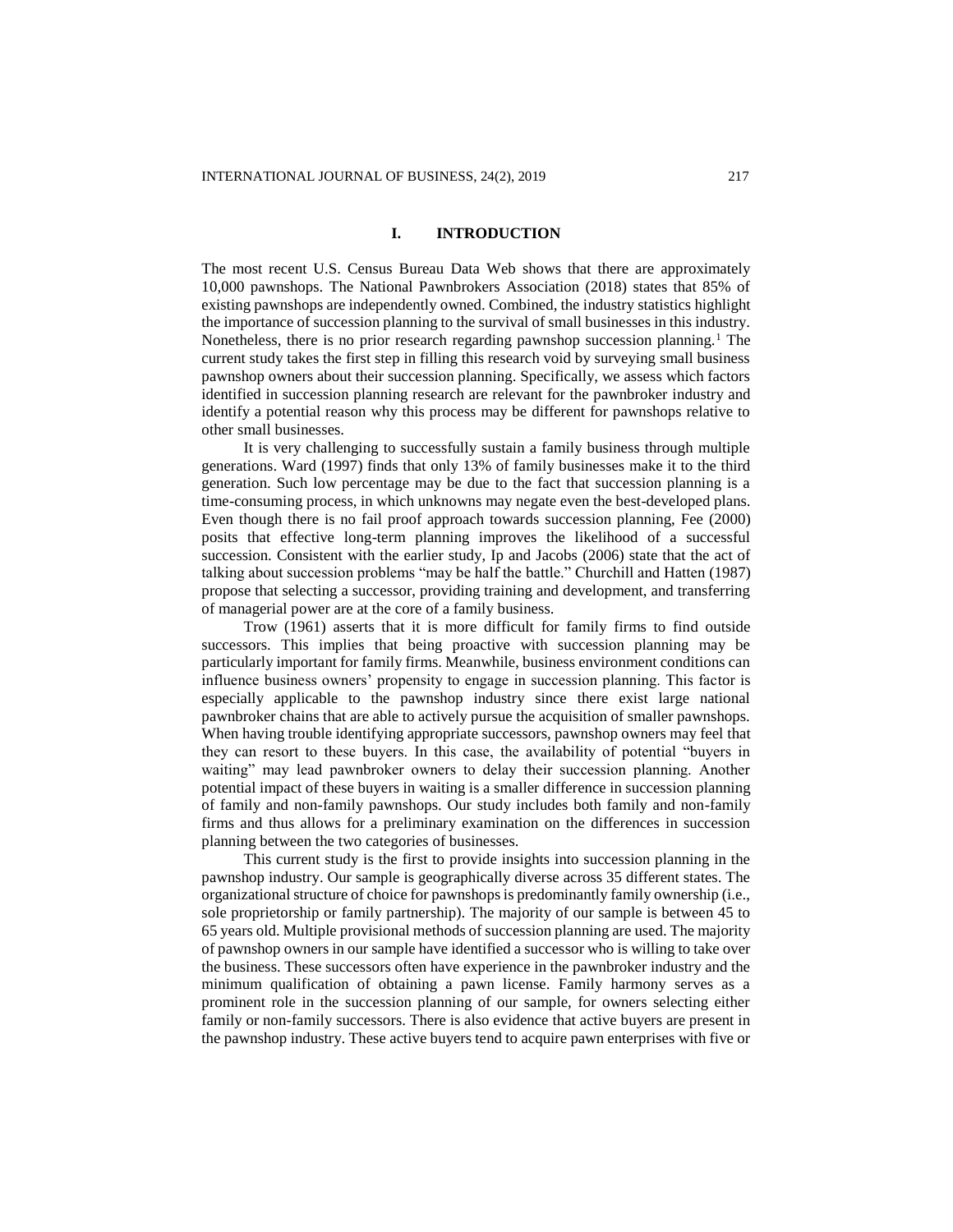more locations. Research into the motivation and consequence of such discernable pattern presents a promising area of future inquiries.

The remainder of the paper proceeds as follows. Section II reviews related succession planning literature. Section III describes the data and Section IV discusses the results. Section V provides the conclusions.

# **II. LITERATURE REVIEW**

Succession planning research often highlights the differences between family and nonfamily businesses given the unique features of family firms (Ip and Jacobs, 2006). With most of pawnshops being family owned (National Pawnbrokers Association, 2018), our literature review focuses on succession planning of family businesses.

# **A. Continuation Issues**

The life span of a family business relies on the ability to pass it onto the next generation or an outside successor. There are many reasons for a lack of potential internal successors beyond not having children. In an analysis of family tourism and hospitality businesses, Getz and Petersen (2004) find that the barriers can include the nature of the business or the persons involved. The business nature barriers include location (often small towns), nature of work (significant contact with customers and long hours), and viability of business (limited growth due to seasonality). Barriers resulting from the persons involved include the life stage of children and parents. For example, the children already form their own career when parents start business as part of retirement/second career. When there is a lack of internal candidates, a business owner must look for potential outside successors. Trow (1961) state that it is more difficult for small family firms to attract outside successors.

#### **B. Other Important Factors**

For family businesses, Venter et al. (2005) report the satisfaction with the succession process and the continued profitability are both influenced by the successor's willingness to take over and the relationship of the successor and owner-manager. Not surprisingly, the relationship of the successor and owner-manager is influenced by family harmony. Churchill and Halen (1987) note that family harmony is a criterion for success in family businesses. Morris et al. (1997) identify relationship problems among family members as the leading factor to breakdowns in the succession process. Furthermore, Brenes et al. (2006) report that family unity is required to improve the ability of a family business to survive a generational transition. The prior research suggests that defining guidelines for anticipated conflict and gaining objectiveness through external members be viable methods for preserving family unity.

Venter et al. (2005) find that the preparation level of the successor also has an impact on the continued profitability level of a business. Similarly, Morris et al. (1997) report that a lack of sufficient training is the second leading factor behind the issues found in the succession process.

Business owner's age is another potential factor that affects the likelihood of initiating a succession plan. McCarthy (1996) states that most financial planners under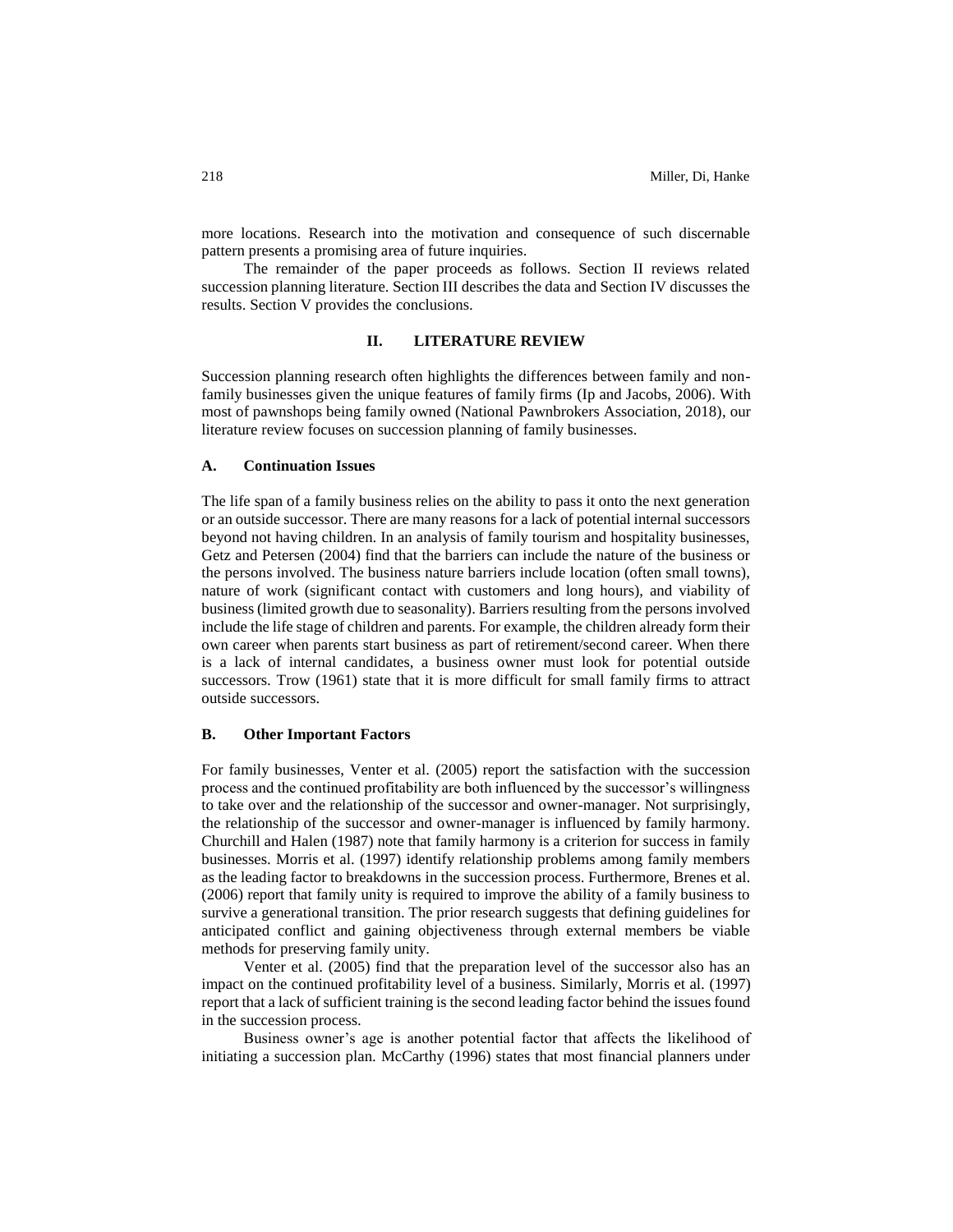age 50 are not concerned with succession planning of their own business. Similarly, business advisers of small business entities find that owners-managers should start addressing the succession issue in their early 50s rather than their late 50s and 60s (Martin et al., 2002).

# **III. DATA**

Our study uses a survey of the National Pawnbrokers Association (NPA) members across 50 states plus Washington DC.<sup>2</sup> The survey was initiated to help the association better understand its members and thus improve its membership service. In 2016, the NPA emailed all of its 798 members the invitation to participate in the survey. The questionnaires were accessed online through SurveyMonkey.com. The NPA obtained 172 responses, which are the preliminary sample of this study.

Given our primary focus on the succession planning process, we start with those providing a clear response, i.e., yes or no, to the status of the succession planning per the question of "Have you identified a successor". Identifying a potential successor may not lead to an effective succession planning. For the respondents who have identified a successor, we further restrict to those that also answered yes to the question of "Is that person willing to take over the business". Among the respondents with no identified successor, we exclude those that fail to provide reasons based on the question of "Why have you not identified a successor". In addition, we exclude the respondents with inconsistent answers to survey questions. For example, one removed respondent answered "no" to the question of "Have you identified a successor" and "yes" to the question of "Is that person willing to take over the business". Our final sample consists of 149 respondents, that is, 18.7% of invited participants. A Successor subsample is established to include the 86 respondents who have identified a viable successor. The No Successor subsample consists of the remaining 63 respondents.

#### **IV. RESULTS**

#### **A. Sample Characteristics**

Table 1 shows the geographic distribution of our sample by states and by regions. Our sample locates across 35 states. Texas comprises the most participants, i.e., 10.1% of the sample. Additional states representing at least 5% of the sample are California (7.4%), Ohio (7.4%), Florida (6.0%) and Alabama (5.4%).

We follow the United States Census Bureau Maps Data to define geographic regions as Midwest, Northeast, South, and West. Our sample has a presence in all four regions while 53% of the sample locates in the South region. The West and Midwest regions have similar representation at 20.1% and 19.5%, respectively. The Northeast region consists of the least respondents at 7.4% of the sample. When examining the geographic distribution of the subsamples, we find no significant difference between them based on the Chi-Square test.

The geographic distribution of the survey responses is consistent with IBIS World Industry Report (2017) on pawnshop establishments' locations. Table 2 presents a direct comparison between geographic distributions of the sample of this study and location statistics of US establishments per IBISWorld. Specifically, IBISWorld shows that the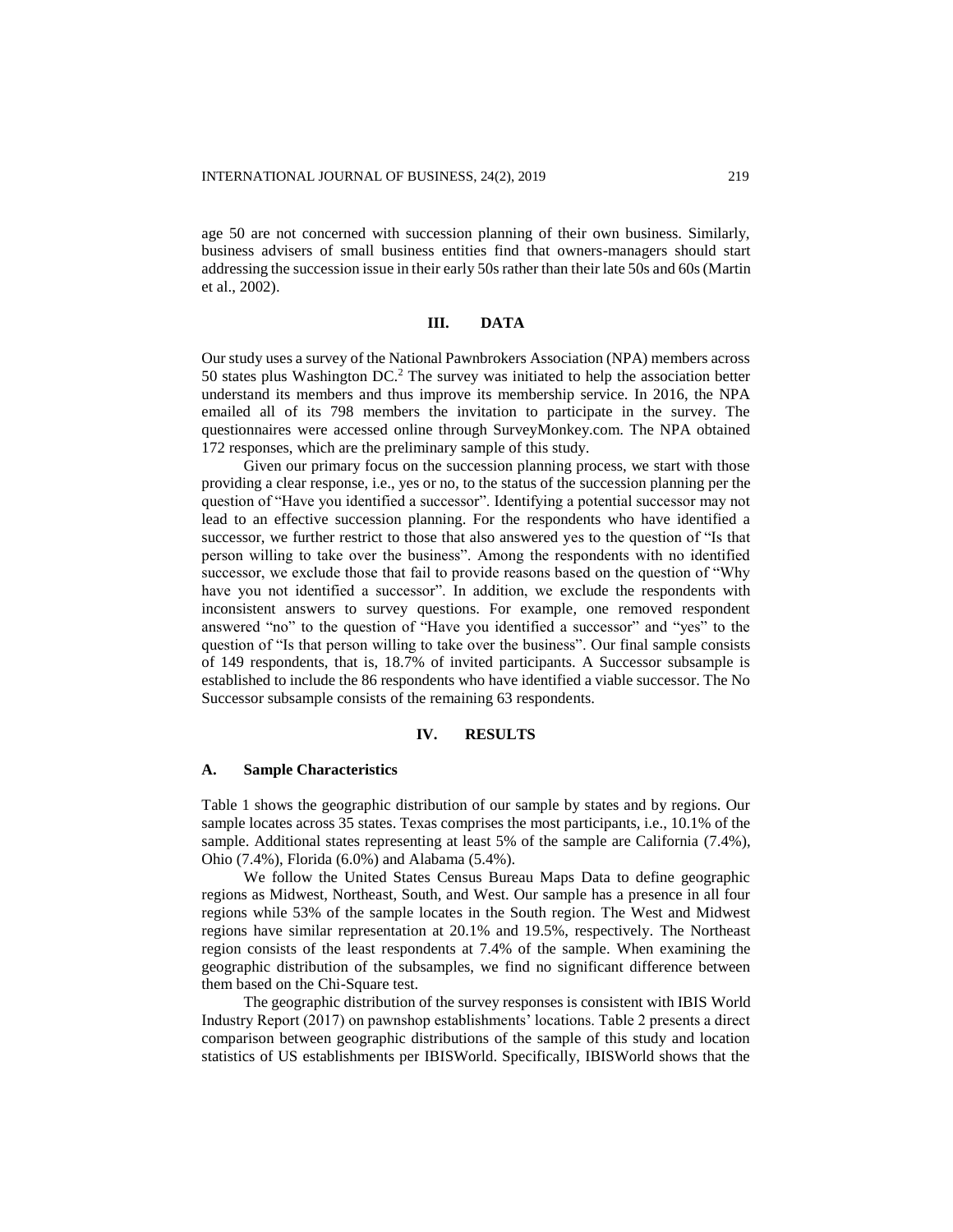majority (55.3%) of pawnshop establishments are located in the South region, a relatively equal amount of establishments in the West (19.3%) and Midwest (22.7%) regions, and the least amount of establishments in the Northeast region (2.2%).

| Geographic distribution of pawnshop sample |                          |            |                          |                          |            |
|--------------------------------------------|--------------------------|------------|--------------------------|--------------------------|------------|
| <b>State</b>                               | Number of<br>Respondents | Percentage | <b>State</b>             | Number of<br>Respondents | Percentage |
|                                            | Region: Midwest (19.5%)  |            |                          | Region: South (53.0%)    |            |
| Ohio                                       | 11                       | 7.4%       | Texas                    | 15                       | 10.1%      |
| Kansas                                     | 5                        | 3.4%       | Florida                  | 9                        | 6.0%       |
| <b>Illinois</b>                            | 3                        | 2.0%       | Alabama                  | 8                        | 5.4%       |
| Indiana                                    | 3                        | 2.0%       | Georgia                  | 7                        | 4.7%       |
| Michigan                                   | 3                        | 2.0%       | Maryland                 | 6                        | 4.0%       |
| Missouri                                   | 2                        | 1.3%       | North Carolina           | 6                        | 4.0%       |
| Iowa                                       | 1                        | 0.7%       | Arkansas                 | 5                        | 3.4%       |
| North Dakota                               | 1                        | 0.7%       | Virginia                 | 5                        | 3.4%       |
|                                            | Region: West (20.1%)     |            | Kentucky                 | 3                        | 2.0%       |
| California                                 | 11                       | 7.4%       | Louisiana                | 3                        | 2.0%       |
| New Mexico                                 | 5                        | 3.4%       | Mississippi              | 3                        | 2.0%       |
| Washington                                 | 5                        | 3.4%       | Oklahoma                 | 3                        | 2.0%       |
| Oregon                                     | 3                        | 2.0%       | Tennessee                | 3                        | 2.0%       |
| Colorado                                   | $\overline{c}$           | 1.3%       | South Carolina           | $\overline{c}$           | 1.3%       |
| Utah                                       | $\mathfrak{D}$           | 1.3%       | Delaware                 |                          | 0.7%       |
| Hawaii                                     |                          | 0.7%       | Region: Northeast (7.4%) |                          |            |
| Wyoming                                    |                          | 0.7%       | <b>Massachusetts</b>     | 4                        | 2.7%       |
|                                            |                          |            | New York                 | 3                        | 2.0%       |
|                                            |                          |            | Maine                    | 2                        | 1.3%       |
|                                            |                          |            | Connecticut              |                          | 0.7%       |
| Pennsylvania                               |                          |            |                          |                          | 0.7%       |

| Table 1                                   |  |  |
|-------------------------------------------|--|--|
| Geographic distribution of pawnshop sampl |  |  |

| m<br>n |  |
|--------|--|
|--------|--|

| Geographic distribution: IBISWorld pawnshop establishments vs. current study sample |                                          |                             |  |
|-------------------------------------------------------------------------------------|------------------------------------------|-----------------------------|--|
|                                                                                     | Percentage of                            | Percentage of               |  |
| Region                                                                              | <b>IBISWorld Pawnshop Establishments</b> | <b>Current Study Sample</b> |  |
| South                                                                               | 55.3%                                    | 53.0%                       |  |
| West                                                                                | 19.3%                                    | 20.1%                       |  |
| Midwest                                                                             | 22.7%                                    | 19.5%                       |  |
| Northeast                                                                           | 2.2%                                     | 7.4%                        |  |
| Total                                                                               | 99.5%*                                   | 100.0%                      |  |

\*The total percentage is calculated based on the state statistics presented in the IBISWorld report. The percentage being less than 100% is a result of the limited access to input data.

There are two potential explanations for the distribution of pawnshop establishments and the corresponding survey responses. First, IBISWorld states that pawnshop establishments are more prevalent where family income is below the national average. United States Census Bureau Current Population Report (2017) shows that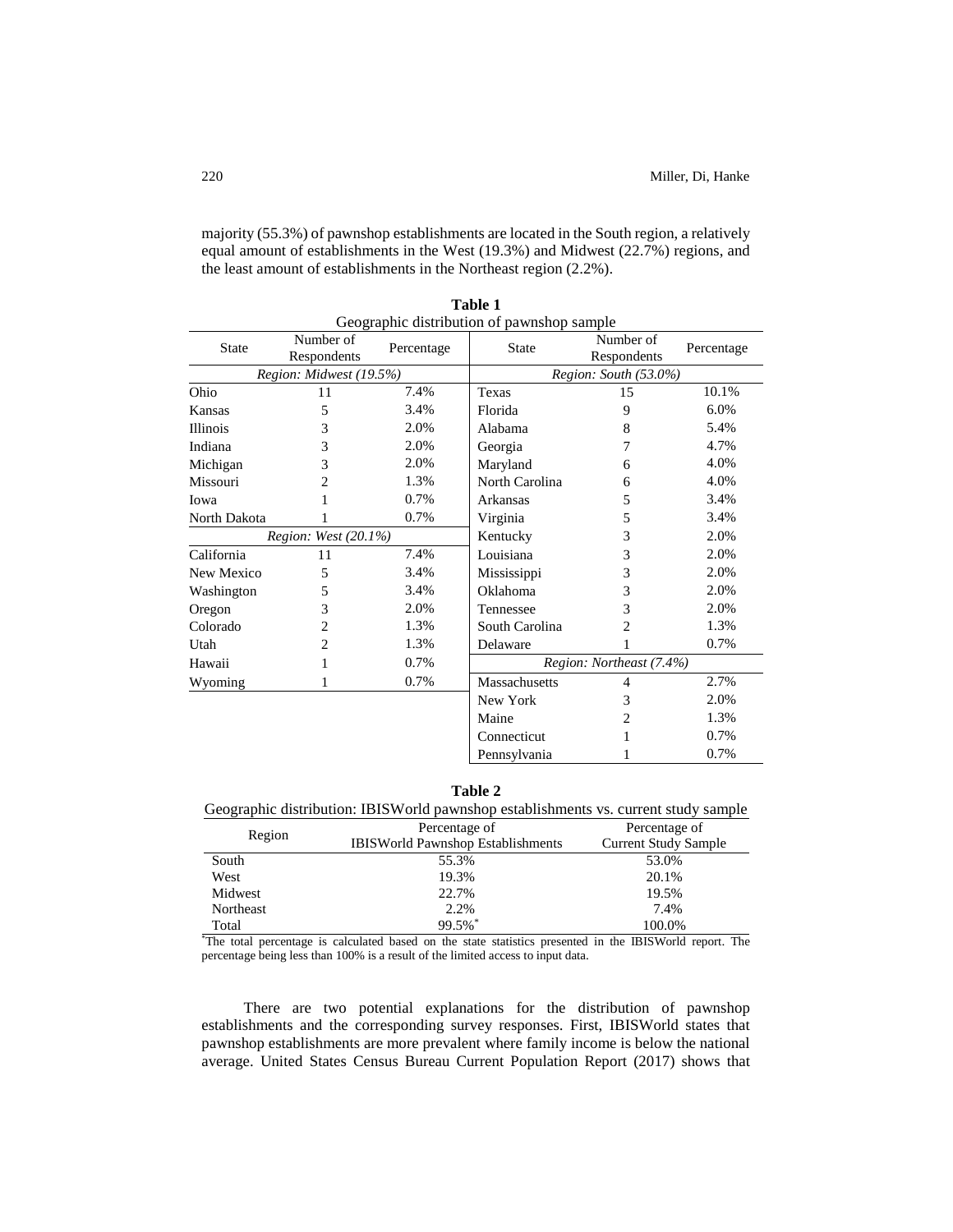South has the lowest median family income among the four regions in 2015 and 2016. This may explain the dominate presence of pawnshops from the South region in the survey sample. Likewise, the small number of pawnshop establishments in the Northeast region may be related to the high income level of the region. Second, both our study and IBISWorld follow the United States Census Bureau (2018) geographic classifications for the definition of regions. The South region includes the most number of states while the Northeast region consists of the least number of states.

Table 3 presents demographic characteristics of the sample. Regarding the appropriate age for succession planning, Martin et al. (2002) suggest that business owners start the process before entering late 50s. Following the prior study, we use age 55 as the cutoff point and identify the sample respondents in two age categories, younger than 55 and 55 and older. Our sample has a balanced age distribution. Specifically, 49.0% of our sample is younger than 55 while 51.0% is 55 and older. We also observe that our sample is predominantly male pawnshop owners (85.9%). Combining the two demographic characteristics allows us to further explore the gender difference in our sample. More female respondents in our sample are younger than 55 while more male respondents are 55 and older. The Chi-square test shows the p-value of 0.0805, suggesting a marginally significant difference in the age distribution of male and female respondents.

| Table 3 |                                 |              |        |  |
|---------|---------------------------------|--------------|--------|--|
|         | Demographics of pawnshop sample |              |        |  |
| Gender  | Age Category                    | Total        |        |  |
|         | Younger than 55                 | 55 and Older |        |  |
| Female  | 14                              | 7            | 21     |  |
|         | 9.4%                            | 4.7%         | 14.1%  |  |
| Male    | 59                              | 69           | 128    |  |
|         | 39.4%                           | 46.3%        | 85.9%  |  |
| Total   | 73                              | 76           | 149    |  |
|         | 49.0%                           | 51.0%        | 100.0% |  |

We reclassify the two age categories by 10-year age groups, i.e., 25 to 34, 35 to 44, 45 to 54, 55 to 64, and 65 and older. There is a clustering of respondents within ten years of age 55, with 34.2% of the sample being 45-54 and 33.6% being 55-64. Both Successor and No Successor subsamples have such age distribution, with no significant difference based on the Chi-square test. In the examination of each gender, the largest age grouping for male respondents is 55-64 (30.9% of the sample) while the largest age grouping for females is slightly younger at 45-54 (6.7% of the sample).

Research on succession planning often distinguishes between family and nonfamily firms. Table 4 presents business types of our sample. We define a business as being family owned when the respondent identified his/her business as either a sole proprietorship or a family partnership. The majority of our sample is family owned (73.8%). Both subsamples consist of mainly family businesses. The Chi-square test shows no significant difference in the composition of the Successor and No Successor subsamples in terms of business types. Therefore, similar to age, business type is not a determining factor in the succession planning process of pawnshops. The result highlights the difference between pawnshops and other businesses.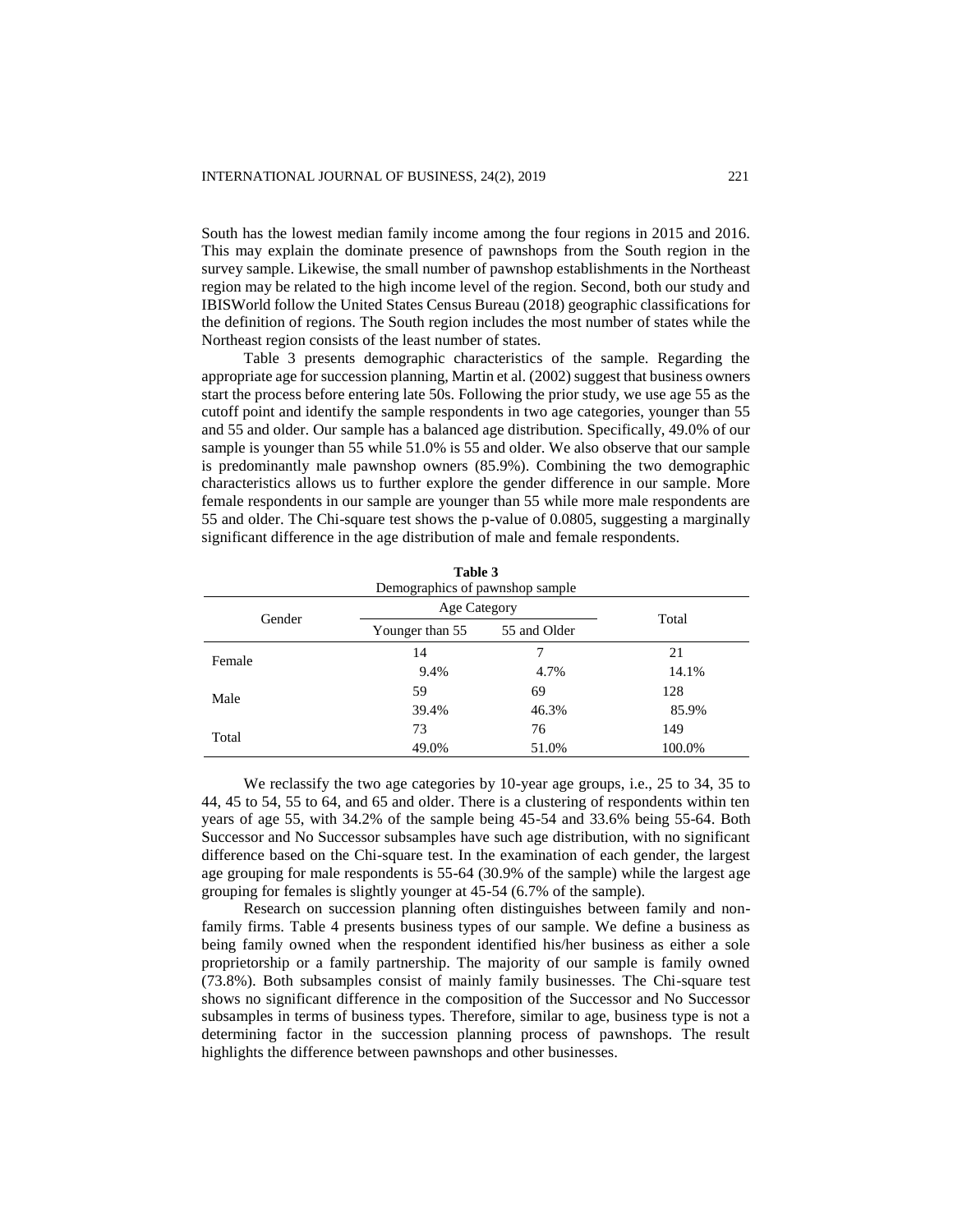| Business type of pawnshop sample |           |              |        |  |
|----------------------------------|-----------|--------------|--------|--|
|                                  | Subsample | Total        |        |  |
| <b>Business Type</b>             | Successor | No Successor |        |  |
| Non-Family                       | 27        | 12           | 39     |  |
|                                  | 18.1%     | 8.1%         | 26.2%  |  |
|                                  | 59        | 51           | 110    |  |
| Family                           | 39.6%     | 34.2%        | 73.8%  |  |
| Total                            | 86        | 63           | 149    |  |
|                                  | 57.7%     | 42.3%        | 100.0% |  |

**Table 4**

A business is family owned if the survey participant selected either the sole owner or family partnership when responding the questions on business type. All other respondents are classified as the owners of a non-family business.

| Succession provisions used by the successor subsample |                                 |                            |        |  |
|-------------------------------------------------------|---------------------------------|----------------------------|--------|--|
|                                                       | The Usage of the Provision Type |                            |        |  |
| Provision Type                                        | <b>Exclusive Provision</b>      | <b>Multiple Provisions</b> | Total  |  |
| A Will                                                | 10                              | $\theta$                   | 10     |  |
|                                                       | 17.9%                           | $0.0\%$                    | 17.9%  |  |
| A Living Will                                         |                                 | 2                          | 3      |  |
|                                                       | 1.8%                            | 3.6%                       | 5.4%   |  |
| A Power of Attorney                                   | 0                               | 3                          | 3      |  |
|                                                       | $0.0\%$                         | 5.4%                       | 5.4%   |  |
| A Trust                                               | 11                              | 8                          | 19     |  |
|                                                       | 19.6%                           | 14.3%                      | 33.9%  |  |
| A Document that Outlines                              | 10                              | 11                         | 21     |  |
| Steps to be Taken if Unable to                        | 17.9%                           | 19.6%                      | 37.5%  |  |
| <b>Run the Business</b>                               |                                 |                            |        |  |
| Total                                                 | 32                              | 24                         | 56     |  |
|                                                       | 57.1%                           | 42.9%                      | 100.0% |  |

**Table 5**

# **B. Successor Subsample**

We examine the Successor subsample to obtain a clear picture of pawnshop owners' succession planning. Multiple mechanisms are available for business owners to make provisions for future succession. The NPA survey included five types of succession provisions, a "Will", a "Living Will", a "Power of Attorney", a "Trust" and a "document that outlines steps to be taken if unable to run business". Table 5 reports how the survey respondents utilize the succession provisions in the planning process. In the Successor subsample, 56 of 86 (65.1%) respondents with a willing successor have formalized their succession plans by using at least one type of provisions. As shown in Table 5, 32 respondents exclusively use a single type of succession planning provisions. Among the exclusive mechanisms, the frequently used types include a trust, a will, and a document that outlines steps to be taken if unable to run the business. At the same time, the will is the only provision type used by itself while other listed types are included in various combinations. Among the 24 respondents using a combination of provisional types,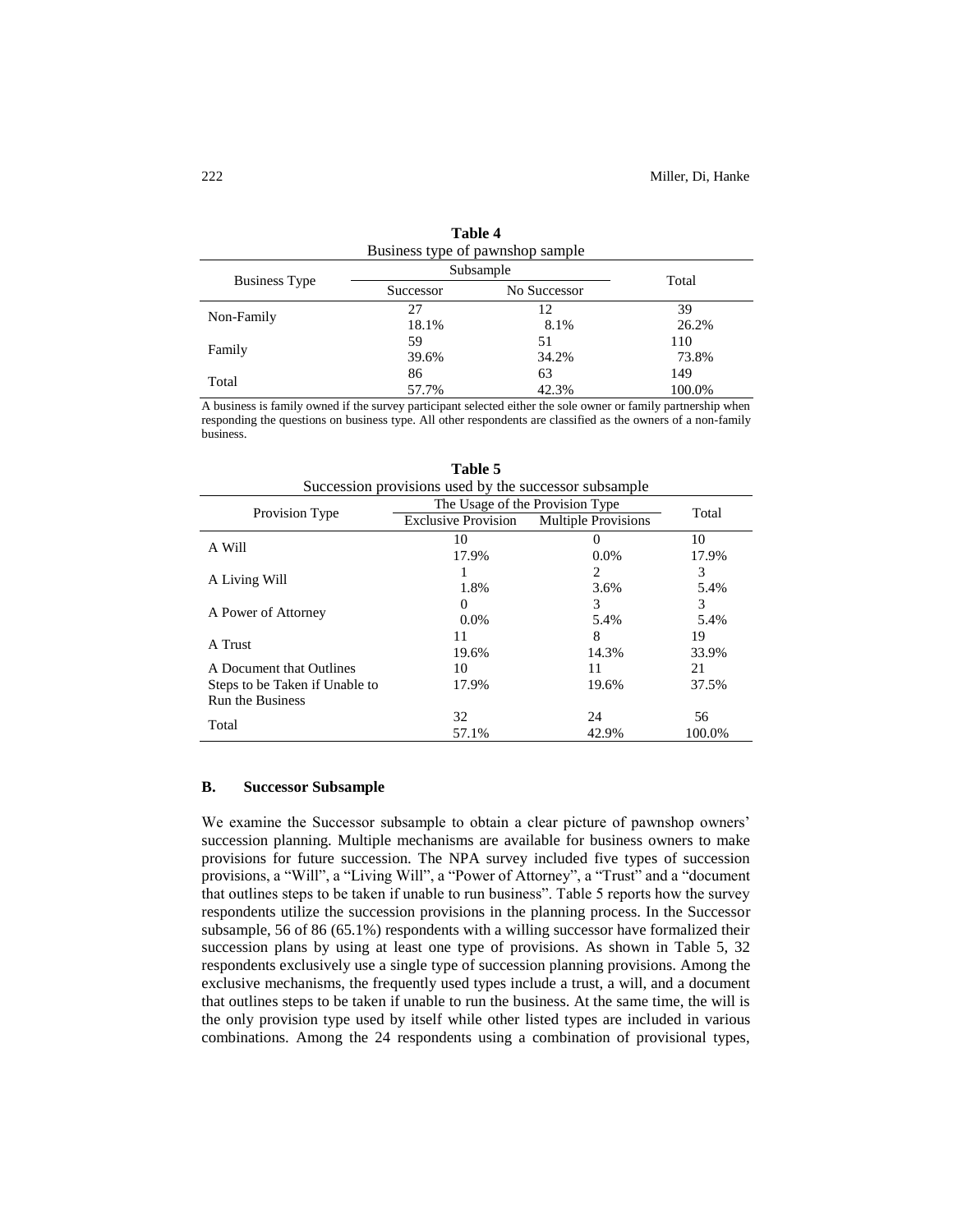majority of them tend to include a document outlining steps to be taken if unable to run the business and/or a trust in their succession provisions.

We are also interested in the experience/training of the identified successors. Based on the untabulated results, 80 (93.0%) of the Successor subsample respondents indicated that their successor has pawnbrokering experience. Among them, 47 respondents provided the information about the extent of experience/training that the successors have received. Table 6 summarizes the experience level of identified successors by business type. We find that 87.2% of the respondents indicated that the identified successors have the experience of more than three years. In addition, Table 6 shows that the owners of both family and non-family businesses prefer the successors with multiple years of experience. The result is consistent with our previous finding that the business type is not a significant factor of pawnshops' succession planning.

|                   | <b>Business Type</b> |       |        |  |
|-------------------|----------------------|-------|--------|--|
| Experience Level  | Non-Family<br>Family |       | Total  |  |
| Less Than 1 Year  |                      |       |        |  |
|                   | 2.1%                 | 2.1%  | 4.3%   |  |
| 1 to 3 Years      |                      |       | 4      |  |
|                   | 4.3%                 | 4.3%  | 8.5%   |  |
| More than 3 Years | 14                   | 27    | 41     |  |
|                   | 29.8%                | 57.5% | 87.2%  |  |
| Total             | 17                   | 30    | 47     |  |
|                   | 36.2%                | 63.8% | 100.0% |  |

**Table 6** Experience level of identified successors by business type

Beyond the experience level, pawnshop owners consider professional background/licensing when selecting their successors. As pawnshops involve in a wide range of products and services, they are subject to multiple areas of regulation, e.g., on financing on pawned materials and on firearms held for sale. Thus, various licenses and/or professional education are required for running a pawnshop. As reported in Panel A of Table 7, pawnshop owners seem to recognize the importance of successors being licensed in the appropriate state and/or local governmental units. Among 83 identified successors with details on their qualifications, over 95% have the minimum qualifications, i.e., with a pawn license and/or a Federal Firearms License. In addition, at least 80% have the adequate number of continuing education hours and access to required financial resources. Panel B of Table 7 summarizes the number of qualifications identified successors have. All successors have at least two qualifications and most have all four qualifications. As shown in both panels of Table 7, family and non-family pawnshops have similar requirements on the successors.

Family harmony is important in the success of a family business (e.g., Churchill and Halen (1987)). Given that pawnshops are predominantly family owned, we focus on the role of family harmony in the succession planning of pawnshops. Specifically, we looked at the question on the relationship between family members and the identified successor. As some pawnshops are not family owned, the examination helps increase the understanding of whether family harmony is relevant to non-family businesses. Table 8 provides the results of this question by business type for the 82 respondents in the Successor subsample who answered this question. With 98.8% of the respondents stating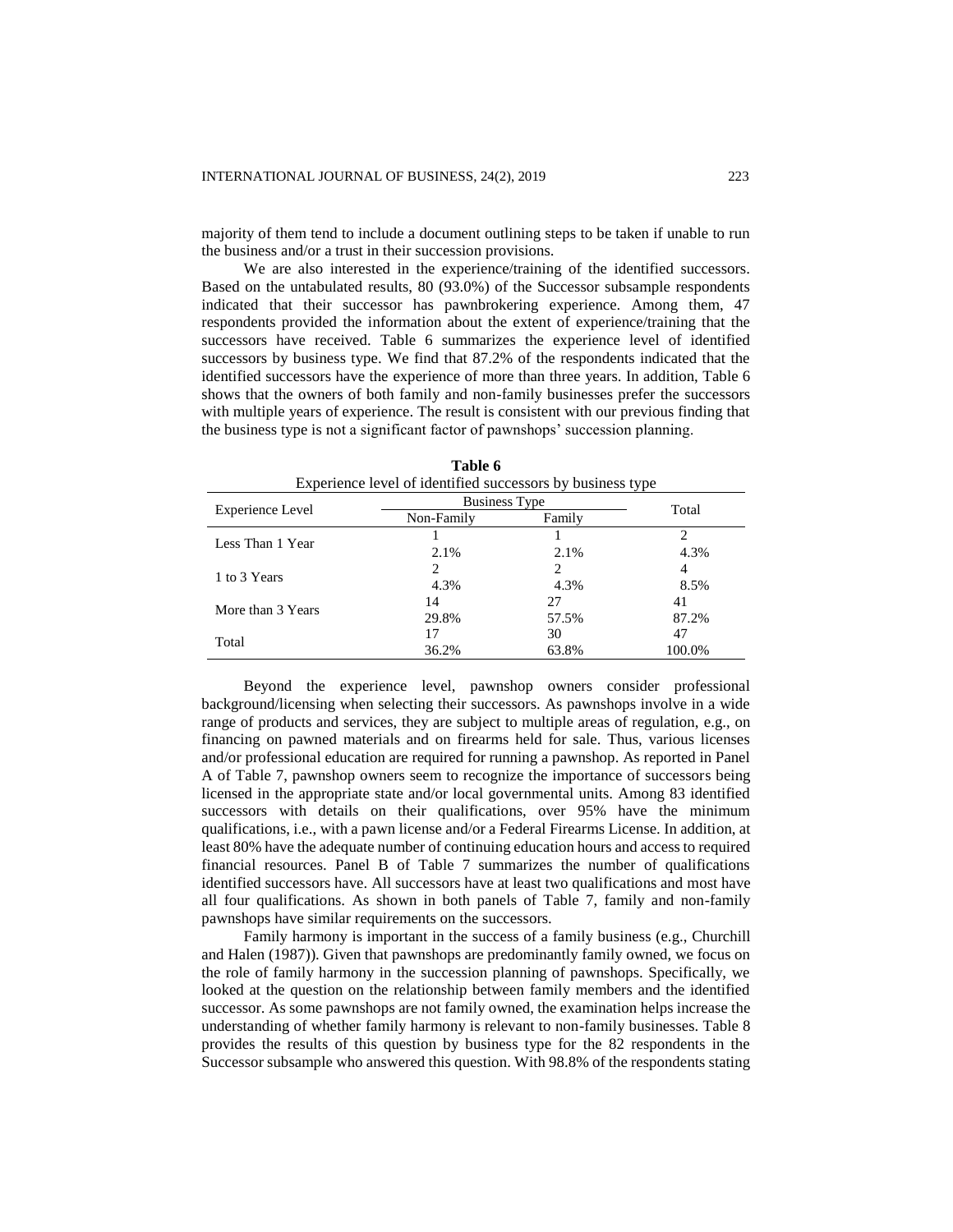a harmonic relationship, it appears that they have given the issue a careful consideration in identifying their successors. Further, this result is not solely the product of being a family firm. All of the non-family pawnshops also indicated the presence of family harmony.

| Table 7                                 |
|-----------------------------------------|
| Qualifications of identified successors |

| Panel A Qualification Type Obtained by Identified Successors |  |  |
|--------------------------------------------------------------|--|--|
|--------------------------------------------------------------|--|--|

| <b>Qualification Type</b>  | <b>Business Type</b> | Total  |        |
|----------------------------|----------------------|--------|--------|
|                            | Non-Family           | Family |        |
| Pawn License               | 27                   | 55     | 82     |
|                            | 32.5%                | 66.3%  | 98.8%  |
| <b>Financial Resources</b> | 26                   | 52     | 78     |
|                            | 31.3%                | 62.7%  | 94.0%  |
| Firearms License           | 25                   | 54     | 79     |
|                            | 30.1%                | 65.1%  | 95.2%  |
|                            | 22                   | 45     | 67     |
| Continuing Education       | 26.5%                | 54.2%  | 80.7%  |
| Total                      | 27                   | 56     | 83     |
|                            | 32.5%                | 67.5%  | 100.0% |

Panel B: The number of Qualifications obtained by Identified Successors

| Number of Qualifications | <b>Business Type</b> |        | Total  |
|--------------------------|----------------------|--------|--------|
|                          | Non-Family           | Family |        |
| 2                        |                      |        | 3      |
|                          | $0.0\%$              | 3.6%   | 3.6%   |
| 3                        | 8                    | 12     | 20     |
|                          | 9.6%                 | 14.5%  | 24.1%  |
| $\overline{4}$           | 19                   | 41     | 60     |
|                          | 22.9%                | 49.4%  | 72.3%  |
|                          | 27                   | 56     | 83     |
| Total                    | 32.5%                | 67.5%  | 100.0% |

# **Table 8**

| Relationship between family members and the identified successor |                      |        |        |  |
|------------------------------------------------------------------|----------------------|--------|--------|--|
| <b>Family Harmony</b>                                            | <b>Business Type</b> |        | Total  |  |
|                                                                  | Non-Family           | Family |        |  |
| N <sub>0</sub>                                                   |                      |        |        |  |
|                                                                  | $0.0\%$              | 1.2%   | 1.2%   |  |
| Yes                                                              | 21                   | 60     | 81     |  |
|                                                                  | 25.6%                | 73.2%  | 98.8%  |  |
|                                                                  | 21                   | 61     | 82     |  |
| Total                                                            | 25.6%                | 74.4%  | 100.0% |  |

# **C. No Successor Subsample**

Now we explore the reasons for not selecting a successor by examining the No Successor subsample. Table 9 reports that 24 (38.1%) of the 63 respondents in the No Successor subsample have no one to appoint. This highlights the need to educate pawnshop owners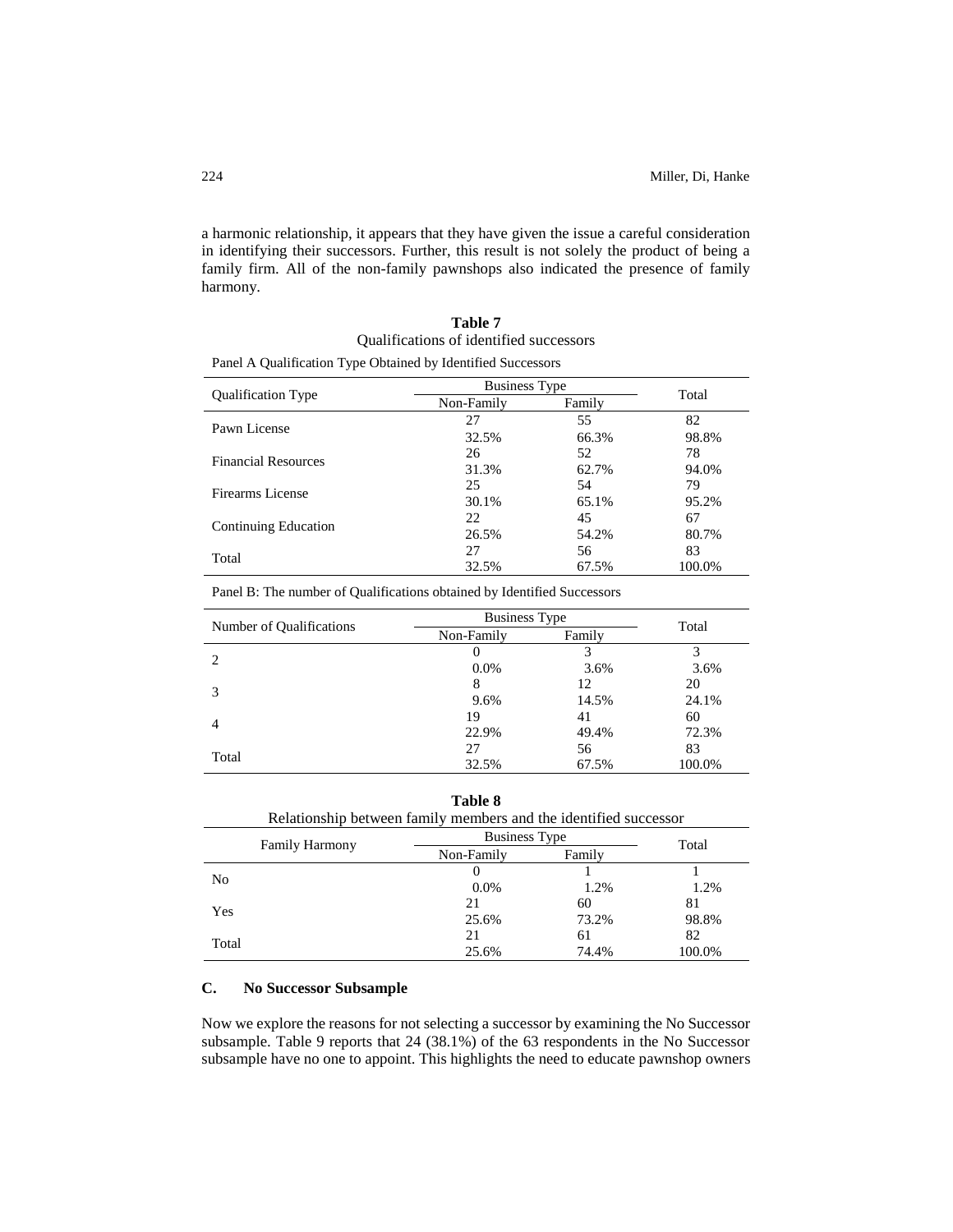on expanding their views of succession planning beyond the traditional sense of passing the business onto a younger generation. That is, if pawnshop owners do not have family members to pass their business onto, they still should be mindful of the factors identified by Hawkey (2002) that can help maximize their business value when selling to an outside party. These factors include improving gross margins, reducing spending on nonessential items, and adequately trained staff.

**Table 9**

| таріє 9                                          |             |                   |  |  |  |
|--------------------------------------------------|-------------|-------------------|--|--|--|
| Reasons for not identifying a successor          |             |                   |  |  |  |
| Reason                                           | Number of   | Percentage of the |  |  |  |
|                                                  | Respondents | Subsample         |  |  |  |
| "I have no one to appoint"                       | 24          | 38.1%             |  |  |  |
| "I haven't given it any thought"                 | 23          | 36.5%             |  |  |  |
| "I haven't decided between potential successors" | 16          | 25.4%             |  |  |  |
| Total                                            | 63          | 100.0%            |  |  |  |

Another 23 (36.5%) of the No Successor subsample have given no thought to his/her successor. This result shows the importance of initiating the succession planning process, consistent with Ip and Jacobs' (2006) assertion that just talking about succession is half the battle. The remaining 16 (25.4%) respondents indicated that they have not decided between potential successors. These respondents may appear to be in a better position. However, it is important to pinpoint the underlying issues. For instance, such indecisiveness delays/impairs the training of the eventual heir and thus creates problems during the succession process (Morris et al., 1997).

## **D. The Existence of National Pawnbroker Chains**

The NPA survey concluded with an open question to obtain additional comments from the respondents. One respondent mentioned that the chain stores have contacted him/her multiple times about selling the business. This highlights a unique aspect of the pawn industry and the need for better understanding the scope of such acquisitions.

When large national pawnbroker chains are actively pursuing acquisitions of smaller pawnshops, pawnshop owners or their heirs may feel they will not have troubles finding a potential buyer for their businesses. Thus, with a buyer in waiting, pawnshop owners may be less motivated to initiate the succession planning process. The existence of such active buyers may also mitigate the difference in the succession planning of family and non-family pawnshops. That is, pawnbrokers may be less susceptible to the Trow (1961) assertion that it is more difficulty for family businesses to find outside successors.

To explore acquisition engagements of national pawnbroker chains, we first identify the two pawnshop chains that are currently publicly traded: EZCORP, Inc. and First Cash Financial Services, Inc. For each firm, we obtain from S&P Capital IQ the mergers and acquisitions data during a ten-year period from March 7, 2008 through March 6, 2018. Table 10 summarizes the pawnshop chains' acquisitions with a specified number of stores in US.<sup>3</sup> The two pawnshop chains acquired 240 stores in 19 acquisition transactions. Among them, 16 transactions involve five or more stores. Each transaction tends to involve multiple stores in a region.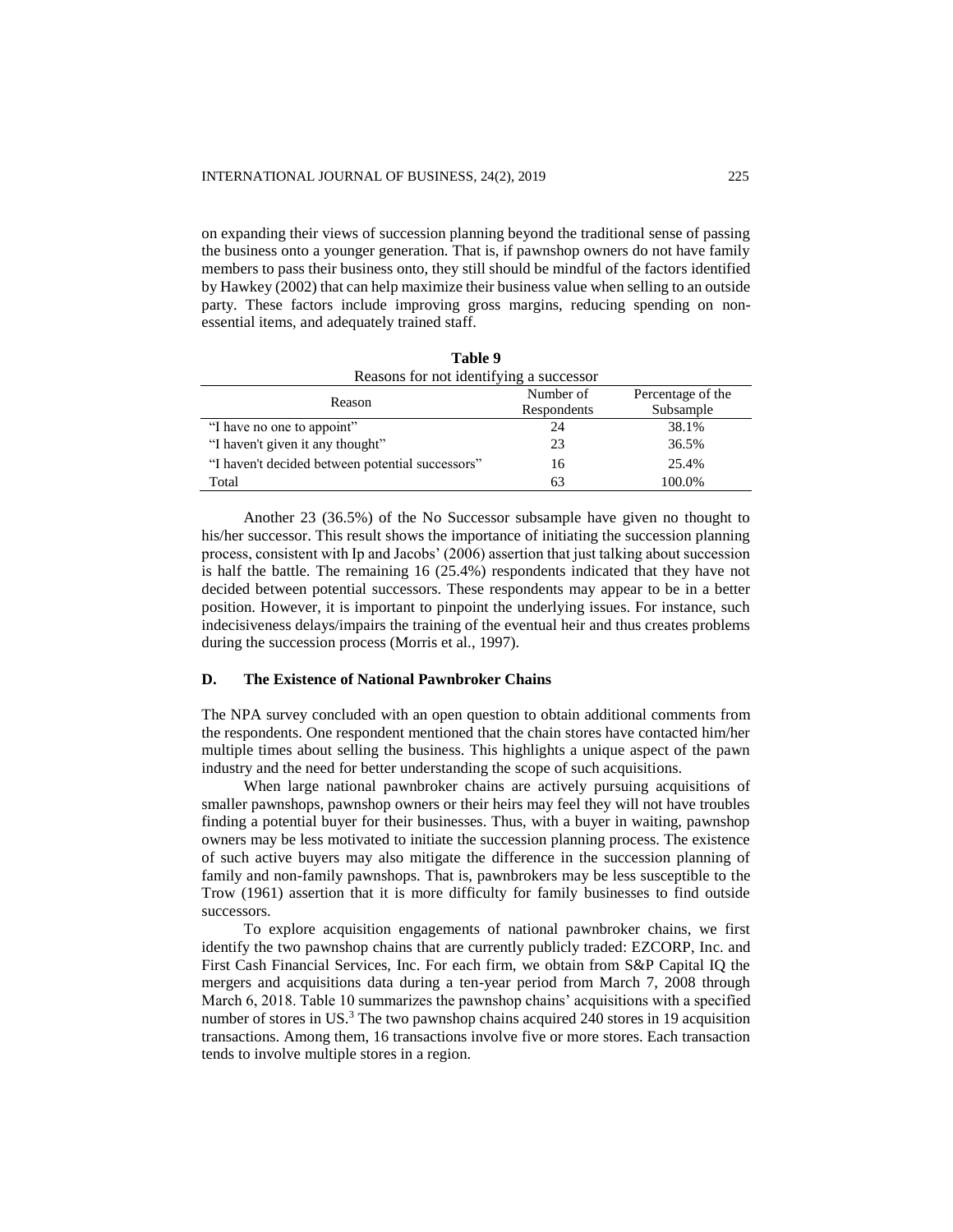| Table 10                                                                          |
|-----------------------------------------------------------------------------------|
| Mergers and acquisitions by publicly traded pawnshop chains from March 7, 2008 to |
| March 6, 2018                                                                     |

| <b>Close Date</b>                                           | Target                                                                       | Number of<br><b>Stores</b> |  |
|-------------------------------------------------------------|------------------------------------------------------------------------------|----------------------------|--|
| Panel A: Acquisitions of EZCORP, Inc.                       |                                                                              |                            |  |
| August 17, 2015                                             | Multiple stores in United States                                             | 13                         |  |
| February 19, 2015                                           | Multiple stores in United States                                             | 12                         |  |
| December 20, 2012                                           | USA Pawn and Jewelry Co LLC                                                  | 12                         |  |
| April 13, 2012                                              | Multiple stores in the Minneapolis Metropolitan area                         | 9                          |  |
| November 4, 2011                                            | Moneymartpawn.com, Inc. (multiple stores in San Antonio)                     | 15                         |  |
| May 5, 2011                                                 | Jumping Jack Cash Utah, LLC (multiple stores in Utah)                        | 7                          |  |
| June 23, 2010                                               | Multiple stores in Chicago                                                   | 5                          |  |
| June 8, 2010                                                | Multiple stores in Central and South Florida                                 | 8                          |  |
| November 13, 2008                                           | Multiple store in Las Vegas and Henderson                                    | 11                         |  |
|                                                             | <b>Total Number of Acquired Stores</b>                                       | 92                         |  |
| Panel B: Acquisitions of First Cash Financial Services Inc. |                                                                              |                            |  |
| June 16, 2015                                               | Multiple stores in North Carolina and one store in Virginia                  | 25                         |  |
| October 31, 2014                                            | Multiple stores in Southeastern U.S.                                         | 15                         |  |
| August 27, 2014                                             | Multiple stores in Texas                                                     | $\overline{4}$             |  |
| August 25, 2014                                             | Cash America International, Inc. (multiple stores in Mexico<br>and Colorado) | 52                         |  |
| December 31, 2013                                           | A chain of multiple stores                                                   | 12                         |  |
| June 15, 2012                                               | Mister Money Holdings, Inc., (a chain of multiple stores)                    | 24                         |  |
| March 12, 2012                                              | Multiple stores in Dallas area                                               | 3                          |  |
| November 30, 2011                                           | Multiple stores in Indiana                                                   | 5                          |  |
| February 28, 2011                                           | Multiple stores in Indiana and Missouri                                      | 6                          |  |
| June 17, 2009                                               | Multiple stores in Dallas                                                    | $\overline{2}$             |  |
|                                                             | <b>Total Number of Acquired Stores</b>                                       | 148                        |  |

There are two plausible reasons behind the propensity of large chains to acquire multiple stores in each transaction. First, such preference may link to the large chain's effort to maximize the benefits by leveraging acquisition costs across multiple locations and building its regional presence as a part of the national network. If this is the dominate factor, small pawnshop owners should not count on active buyers to be an alternative to succession planning. Second, the large chain's multiple-store acquisitions may reflect small pawn owners' aversion to "selling out" to a chain store. In this case, succession planning is still of great importance to small pawnshop owners. That is, the value offered by large chain stores may be significantly less than what could have been achieved through succession planning. The acquisition activity in the pawn industry presents open questions that deserve future research.

# **V. CONCLUSIONS**

Our study is the first research endeavor of succession planning in the pawnshop industry. We examine a sample of 149 NPA members from 35 different states. Of the pawnbrokers,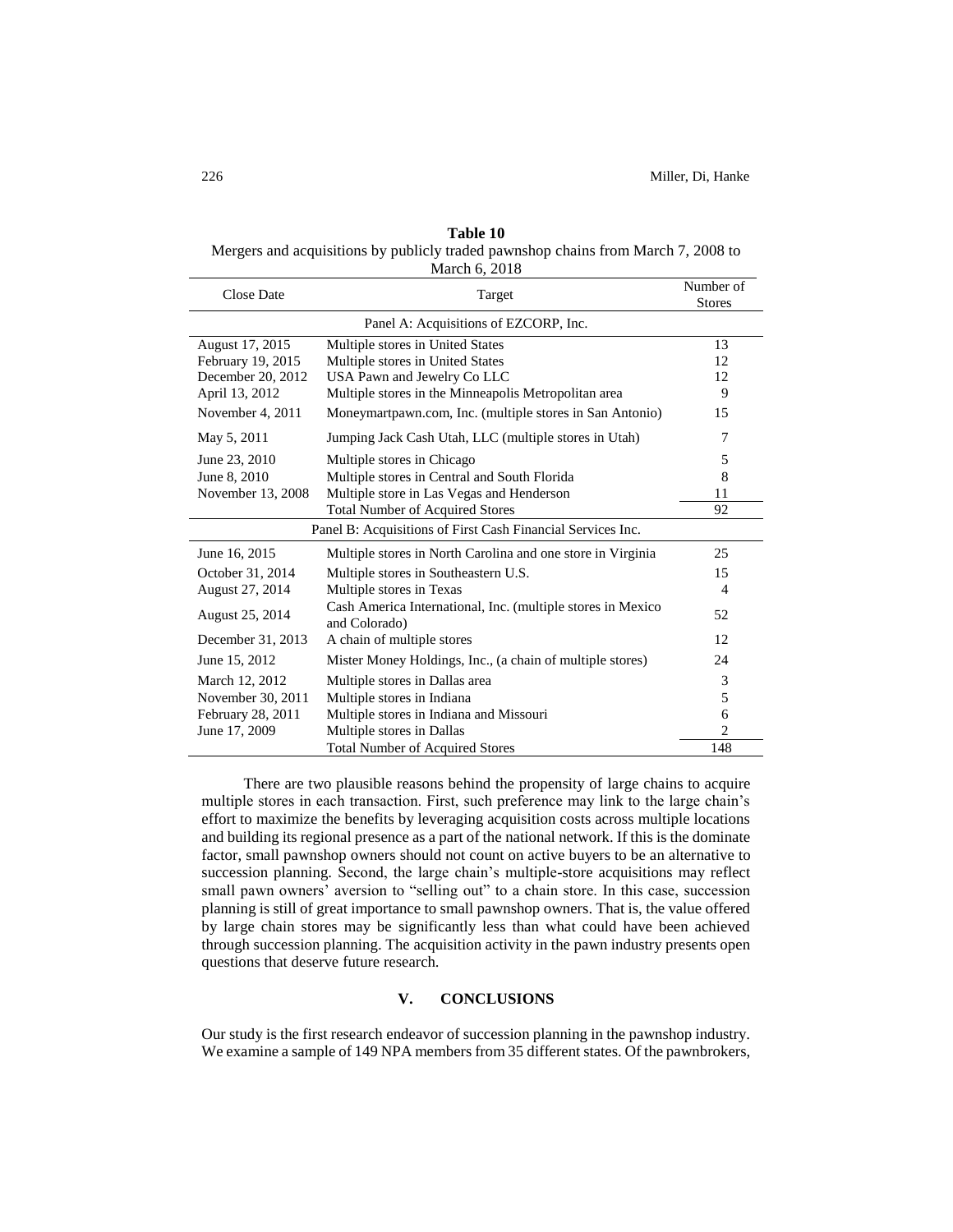57.7% have identified successors who are willing to take over the business. When the pawnbrokers with successors select a single type of succession planning provision, they tend to consider establishing trusts, wills, or a document detailing the steps to be taken if the owner is unable to run the business. If using a combination of various provisions, the pawnshop owner prefer to include the document detailing steps to be taken if the owner is unable to run the business. Regarding the successors, the selected candidates generally have more than three years of experience as well as necessary licenses, financial resources and continuing education. It is also important to have a harmony between the successors and family members of pawnshop owners. These results hold for both family and non-family pawnshop. For those who have not yet identified a willing successor, the reasons commonly mentioned are a lack of a candidate or consideration to succession planning. This result highlights the urgency to raise the awareness of succession planning in the pawnshop industry.

We also investigate the acquisition activity of publicly traded pawnshop chains during the past ten years. Here we observe that the active buyers in the market tend to acquire multiple stores in a region at one time. This result suggests that the existence of active buyers affects small pawn owners' succession planning ties to the driving factor of large chains' acquisition decisions. A promising avenue for future research is to explore whether the presence of active buyers influences pawnshop owners' perception of succession. Sales of small business to active buyers could also be analyzed for potential added value due to the presence (versus absence) of succession planning. In addition, small pawnshop owners may resent larger organizations in the industry and hence never consider selling to them. Another factor that may be of interest in future research is the level of friction between small pawnshop owners and active large buyers.

## **ENDNOTES**

- 1. Prior research on pawnbrokers focuses on factors influencing the geographic disbursement of their locations (Caskey, 1991; Shackman and Tenney, 2006), variations in the readability of their state regulations (Miller et al., 2018), and characteristics of their customers (Johnson and Johnson, 1998; Bos et al., 2012).
- 2. The NPA granted us the permission to access the survey results for further analysis.
- 3. We excluded from Table 10 the transactions involving exclusively non-U.S. locations. Also excluded are the transactions where multiple locations were acquired without specifying the exact number of stores.

#### **REFERENCES**

- Bos, M., S.P. Carter, and P.M. Skiba, 2012, "The Pawn Industry and its Customers: The United States and Europe," *Vanderbilt Law and Economics Research Paper,* No. 12- 26.
- Brenes, E.R., K. Madrigal, and G.E. Molina-Navarro, 2006, "Family Business Structure and Succession: Critical Topics in Latin American Experience," *Journal of Business Research*, 59 (3), 372-374.
- Caskey, J.P., 1991, *"*Pawnbroking in America: The Economics of a Forgotten Credit Market*," Journal of Money, Credit & Banking,* 23 (1), 85-99.